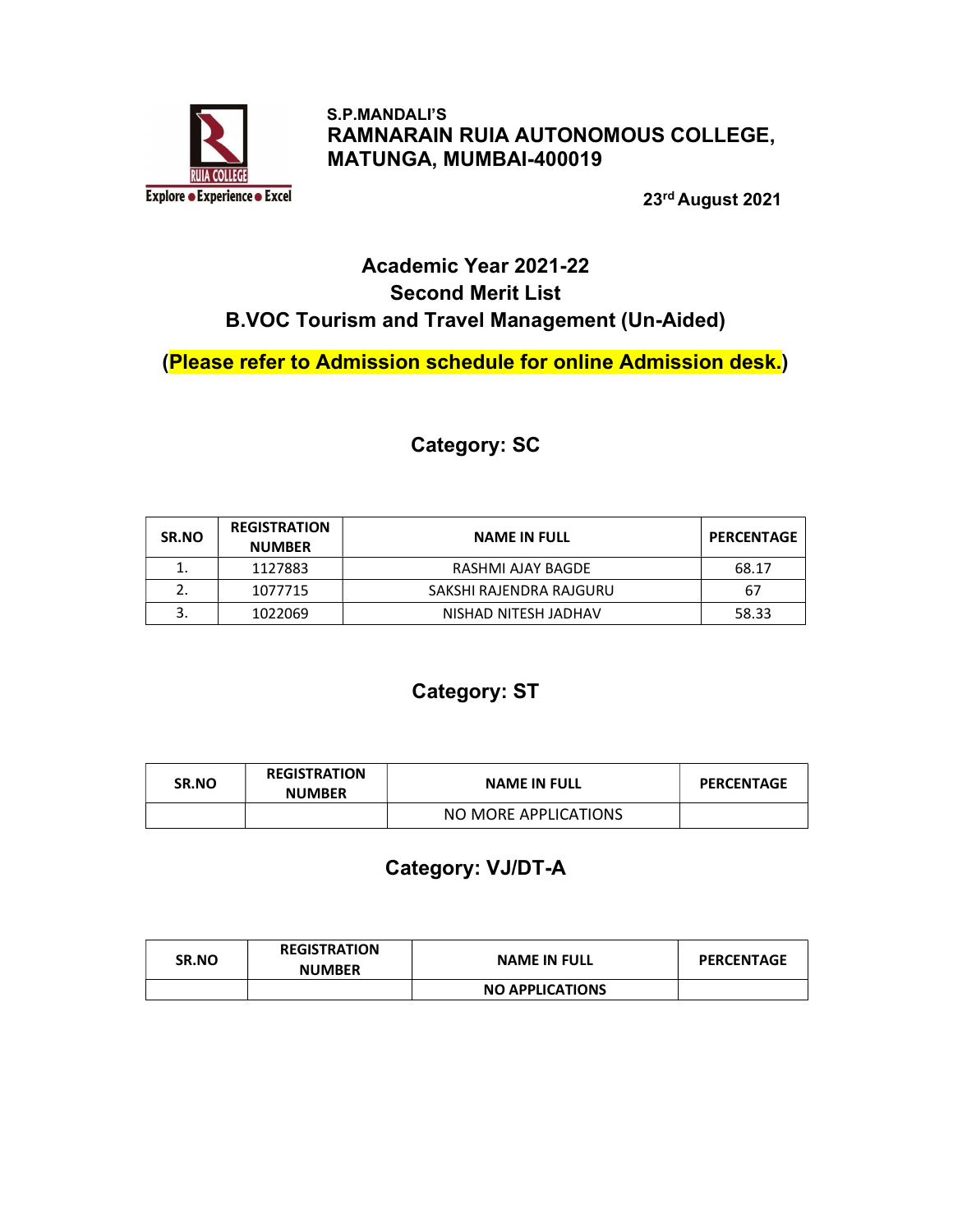## Category: NT-C

| <b>SR.NO</b> | <b>REGISTRATION</b><br><b>NUMBER</b> | <b>NAME IN FULL</b>   | <b>PERCENTAGE</b> |
|--------------|--------------------------------------|-----------------------|-------------------|
|              |                                      | <b>NO APPLICATION</b> | -                 |

### Category: NT-D

| SR.NO | <b>REGISTRATION</b><br><b>NUMBER</b> | <b>NAME IN FULL</b>    | <b>PERCENTAGE</b> |
|-------|--------------------------------------|------------------------|-------------------|
|       |                                      | <b>NO APPLICATIONS</b> |                   |

### Category OBC

| <b>SR.NO</b> | <b>REGISTRATION</b><br><b>NUMBER</b> | <b>NAME IN FULL</b>        | <b>PERCENTAGE</b> |
|--------------|--------------------------------------|----------------------------|-------------------|
|              | 1078405                              | ATHARV VINAY SUBHEDAR      | 70.5              |
|              | 1051986                              | PRAGATI SAHADEV SATARDEKAR | 69.08             |
|              | 1081304                              | MANAS DATTATREY AMBAVANE   | 66.5              |

## Category: EWS

| <b>SR.NO</b> | <b>REGISTRATION NUMBER</b> | <b>NAME IN FULL</b>  | <b>PERCENTAGE</b> |
|--------------|----------------------------|----------------------|-------------------|
|              |                            | NO MORE APPLICATIONS |                   |
| <u>. . </u>  |                            | NO MORE APPLICATIONS |                   |

# Category: OPEN GENERAL

| SR.NO | <b>REGISTRATION</b><br><b>NUMBER</b> | <b>NAME IN FULL</b>      | <b>PERCENTAGE</b> |
|-------|--------------------------------------|--------------------------|-------------------|
|       | 1066182                              | SHRUTI MAHESH GAWANKAR   | 81.33             |
| 2.    | 1101134                              | KAPIL BISWANATH DAS      | 80.67             |
| 3.    | 1065654                              | *ISHITA GITESH GANDHI    | 80                |
| 4.    | 1041607                              | SHUBH SIDDHARTH ZAVERI   | 79.5              |
| 5.    | 1033264                              | RUCHIR RAHUL SHIRWADKAR  | 79.33             |
| 6.    | 1025144                              | <b>SHRUTI ARUN PANDA</b> | 78.83             |
| 7.    | 1113262                              | TANESHA MADHUKAR DERE    | 78.33             |